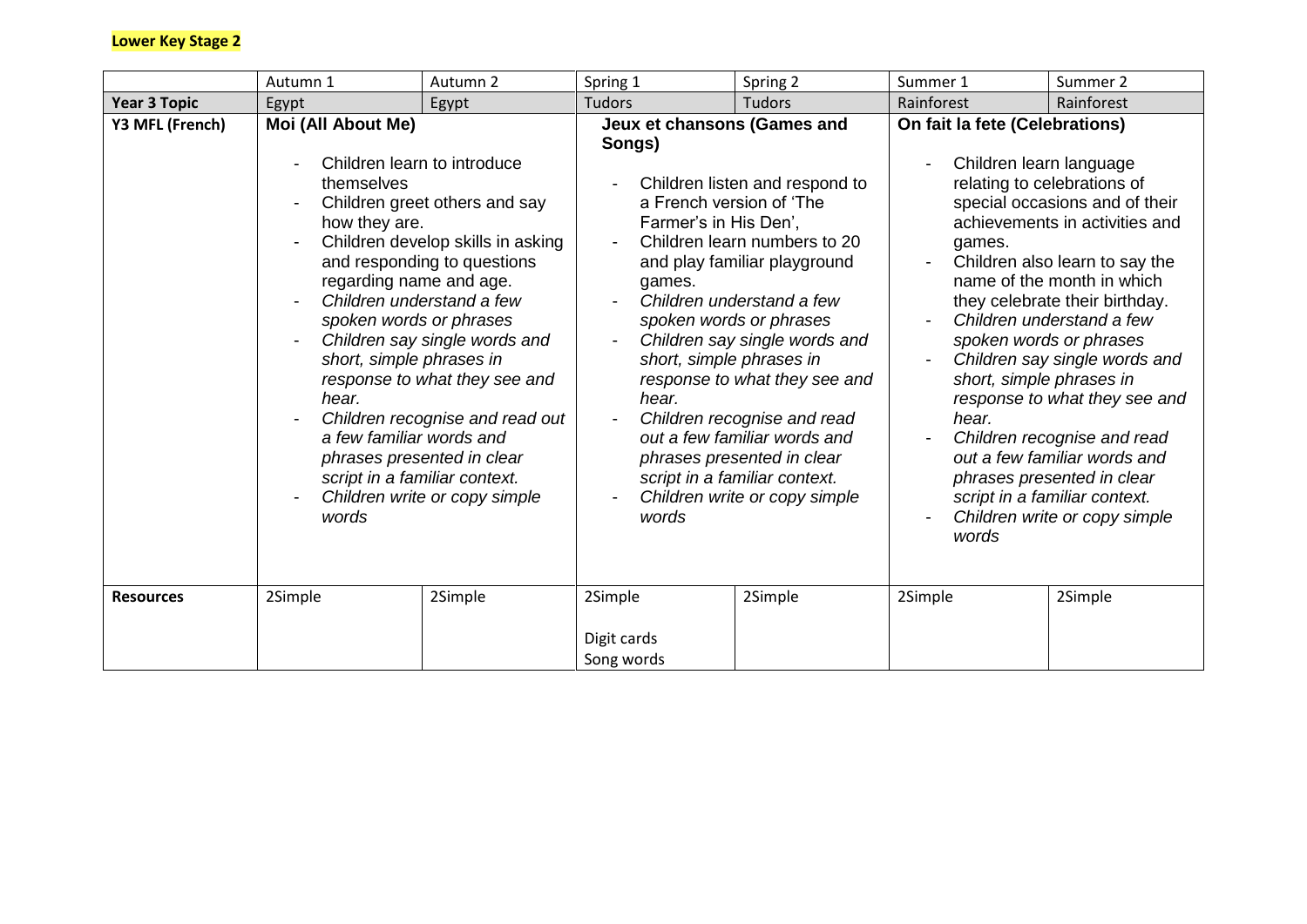|                     | Autumn 1                                                                                                                                                                                                                                                                                                                                                                                                                                                                                                                                                                                                                                                                                                                                                                                                                                                                                                                                                                                                                  | Autumn 2 | Spring 1                                                                                                                                                                                                                                                                                                                                                                                                                                                                                                                                                                                                                                                                                                                                                                                                                                                      | Spring 2                                                                                   | Summer 1                                                                                                                                                                                                                                                                                                                                                                                                                                                                                                                                                                                                                                                                                                                                                                                  | Summer 2                                                                                                                           |
|---------------------|---------------------------------------------------------------------------------------------------------------------------------------------------------------------------------------------------------------------------------------------------------------------------------------------------------------------------------------------------------------------------------------------------------------------------------------------------------------------------------------------------------------------------------------------------------------------------------------------------------------------------------------------------------------------------------------------------------------------------------------------------------------------------------------------------------------------------------------------------------------------------------------------------------------------------------------------------------------------------------------------------------------------------|----------|---------------------------------------------------------------------------------------------------------------------------------------------------------------------------------------------------------------------------------------------------------------------------------------------------------------------------------------------------------------------------------------------------------------------------------------------------------------------------------------------------------------------------------------------------------------------------------------------------------------------------------------------------------------------------------------------------------------------------------------------------------------------------------------------------------------------------------------------------------------|--------------------------------------------------------------------------------------------|-------------------------------------------------------------------------------------------------------------------------------------------------------------------------------------------------------------------------------------------------------------------------------------------------------------------------------------------------------------------------------------------------------------------------------------------------------------------------------------------------------------------------------------------------------------------------------------------------------------------------------------------------------------------------------------------------------------------------------------------------------------------------------------------|------------------------------------------------------------------------------------------------------------------------------------|
| <b>Year 4 Topic</b> | <b>Caves and Mines</b>                                                                                                                                                                                                                                                                                                                                                                                                                                                                                                                                                                                                                                                                                                                                                                                                                                                                                                                                                                                                    |          | Romans                                                                                                                                                                                                                                                                                                                                                                                                                                                                                                                                                                                                                                                                                                                                                                                                                                                        |                                                                                            | Living things<br>Anglo Saxon and                                                                                                                                                                                                                                                                                                                                                                                                                                                                                                                                                                                                                                                                                                                                                          | Animals                                                                                                                            |
|                     |                                                                                                                                                                                                                                                                                                                                                                                                                                                                                                                                                                                                                                                                                                                                                                                                                                                                                                                                                                                                                           |          |                                                                                                                                                                                                                                                                                                                                                                                                                                                                                                                                                                                                                                                                                                                                                                                                                                                               |                                                                                            | <b>Vikings</b>                                                                                                                                                                                                                                                                                                                                                                                                                                                                                                                                                                                                                                                                                                                                                                            |                                                                                                                                    |
| Y4 MFL (French)     | <b>Ca pousse! (Growing things)</b><br>-Children learn the names of some<br>vegetables grown in a garden and how to<br>say which they like and dislike.<br>-Children learn how to describe the life<br>cycle of a plant in French and work on the<br>story of 'Jack and the Beanstalk', the text<br>of which is provided at the end of this unit.<br>- Children learn how to say what they<br>would like to buy in a market and order in<br>a restaurant.<br>- Children develop the language and<br>vocabulary needed to work on a simple<br>story.<br>-Children add to their knowledge of nouns<br>in French.<br>-Children show that they understand some<br>familiar spoken phrases. They respond to a<br>clear model of standard language<br>- Children answer simple questions and<br>give basic information. They give short,<br>simple responses to what they see and<br>hear, and use set phrases.<br>-Children show that they understand<br>familiar written phrases.<br>-Children match sound to print by reading |          | Les quatre amis (The four friends)<br>quatre amis)<br>-Children learn to talk about animals and<br>describe their colour and movement.<br>- Children add to their repertoire of verbs<br>and continue to gain confidence in using<br>simple language for classroom interaction.<br>- Children develop language and<br>vocabulary from a simple story<br>-Children show that they understand some<br>clear model of standard language<br>-Children answer simple questions and<br>give basic information. They give short,<br>simple responses to what they see and<br>hear, and use set phrases.<br>-Children show that they understand<br>familiar written phrases.<br>-Children match sound to print by reading<br>aloud familiar words and phrases.<br>-Children write familiar short phrases<br>-Children can write a short sentence,<br>following a form | -Children listen and respond to a story (Les<br>familiar spoken phrases. They respond to a | <b>Portraits</b><br>-Children learn the names for main parts<br>of the body and describe colours.<br>physical appearance.<br>-Children use newly learnt vocabulary to<br>describe themselves and others.<br>- Children consolidate their knowledge of<br>sound and spelling links as well as<br>question forms.<br>clear model of standard language<br>-Children answer simple questions and<br>give basic information. They give short,<br>simple responses to what they see and<br>hear, and use set phrases.<br>-Children show that they understand<br>familiar written phrases.<br>-Children match sound to print by reading<br>aloud familiar words and phrases.<br>-Children write familiar short phrases<br>correctly<br>-Children can write a short sentence,<br>following a form | -Children ask and answer questions about<br>-Children show that they understand some<br>familiar spoken phrases. They respond to a |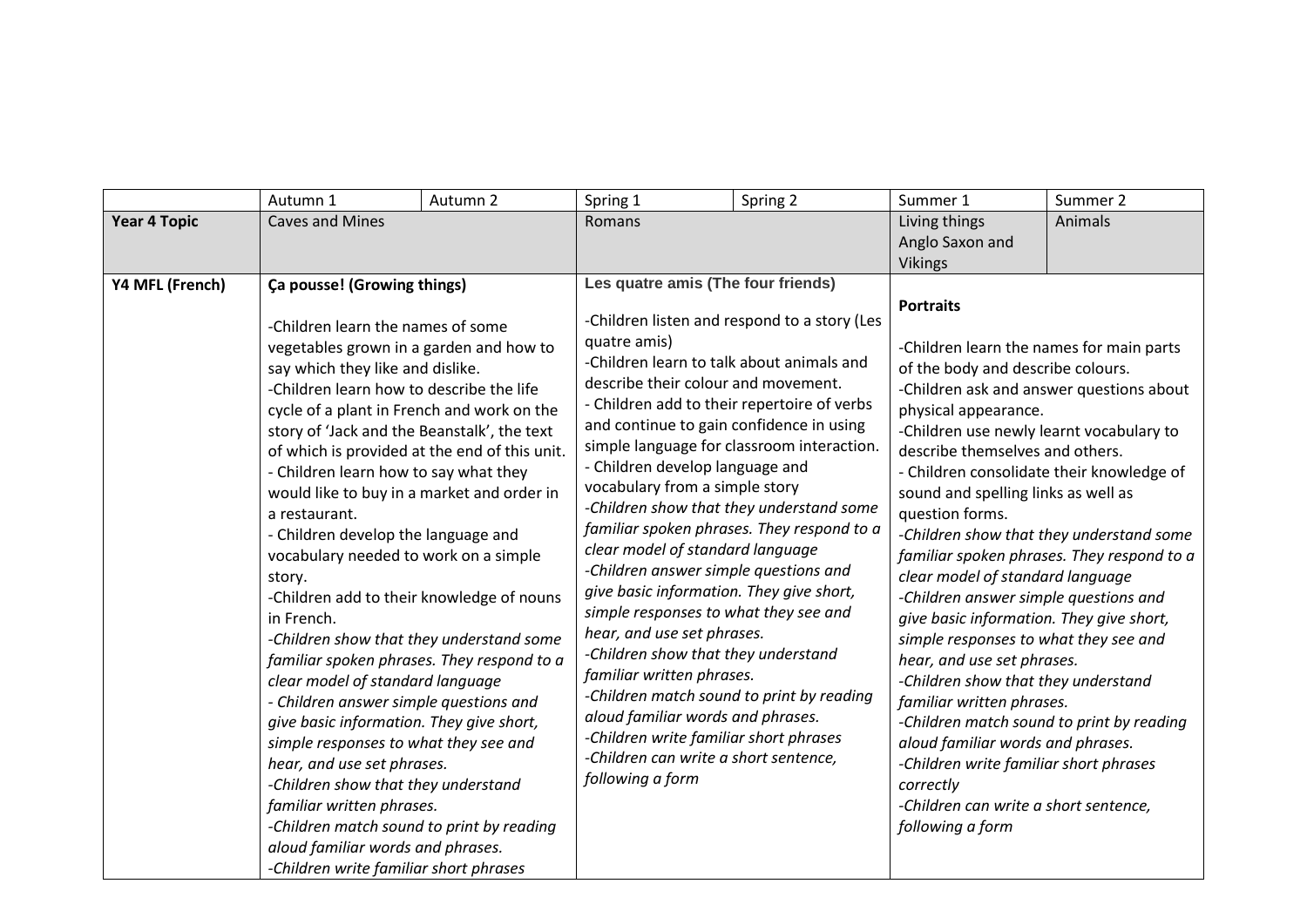|                     | Children can write a short sentence,<br>tollowing a torm |         |         |         |         |         |
|---------------------|----------------------------------------------------------|---------|---------|---------|---------|---------|
| <b>Y4 Resources</b> | 2Simple                                                  | 2Simple | 2Simple | 2Simple | 2Simple | 2Simple |

## **Upper Key Stage 2**

|                     | Autumn 1                                                                                                                                                                                                             | Autumn 2                                   | Spring                                      | Summer 1                  | Summer 2            |
|---------------------|----------------------------------------------------------------------------------------------------------------------------------------------------------------------------------------------------------------------|--------------------------------------------|---------------------------------------------|---------------------------|---------------------|
| <b>Year 5 Topic</b> | Passport to the<br>world                                                                                                                                                                                             | Space                                      | WW <sub>2</sub>                             | Coasts                    |                     |
| Year 5 MFL          | <b>Greetings, Basic Phrases and Numbers</b>                                                                                                                                                                          |                                            | Days of the Week and months, German         | <b>Family and Animals</b> | <b>French Recap</b> |
| (German –           |                                                                                                                                                                                                                      |                                            | alphabet and Colours                        |                           |                     |
| delivered by        |                                                                                                                                                                                                                      | -Children can say and respond to greetings |                                             |                           |                     |
| secondary           | -Children can recount numbers up to 100,                                                                                                                                                                             |                                            | -Children can the days of the week          | -Children learn to        | Chn recap on Y3-4   |
| specialist)         | and spell them accurately                                                                                                                                                                                            |                                            | -Children can talk about the months of the  | write a short report      | French              |
|                     | -Children begin to use verb conjugations                                                                                                                                                                             |                                            | year                                        | on their school day       | -Chn recap basic    |
|                     | (die, der, das)                                                                                                                                                                                                      |                                            | -Children can talk about when their         | -Children learn           | greetings           |
|                     | -Children work on German pronunciation                                                                                                                                                                               |                                            | birthday is                                 | vocabulary for            | -Chn recap          |
|                     | of $'v'$ , 'w' and 'z'<br>-Children learn songs in German, and can<br>follow words as it plays<br>-Children show that they understand a<br>range of familiar spoken phrases.<br>- Children take part in brief spoken |                                            | -Children learn colours                     | animals, and can          | numbers             |
|                     |                                                                                                                                                                                                                      |                                            | -Children show that they understand a       | use prior                 | -Chn recap          |
|                     |                                                                                                                                                                                                                      |                                            | range of familiar spoken phrases.           | knowledge of              | celebrations        |
|                     |                                                                                                                                                                                                                      |                                            | - Children take part in brief spoken        | colours to create         | -Chn recap animals  |
|                     |                                                                                                                                                                                                                      |                                            | prepared tasks, using visual or other clues | phrases                   | -Chn recap parts of |
|                     |                                                                                                                                                                                                                      |                                            | to help them initiate and respond.          | -Children show that       | the body            |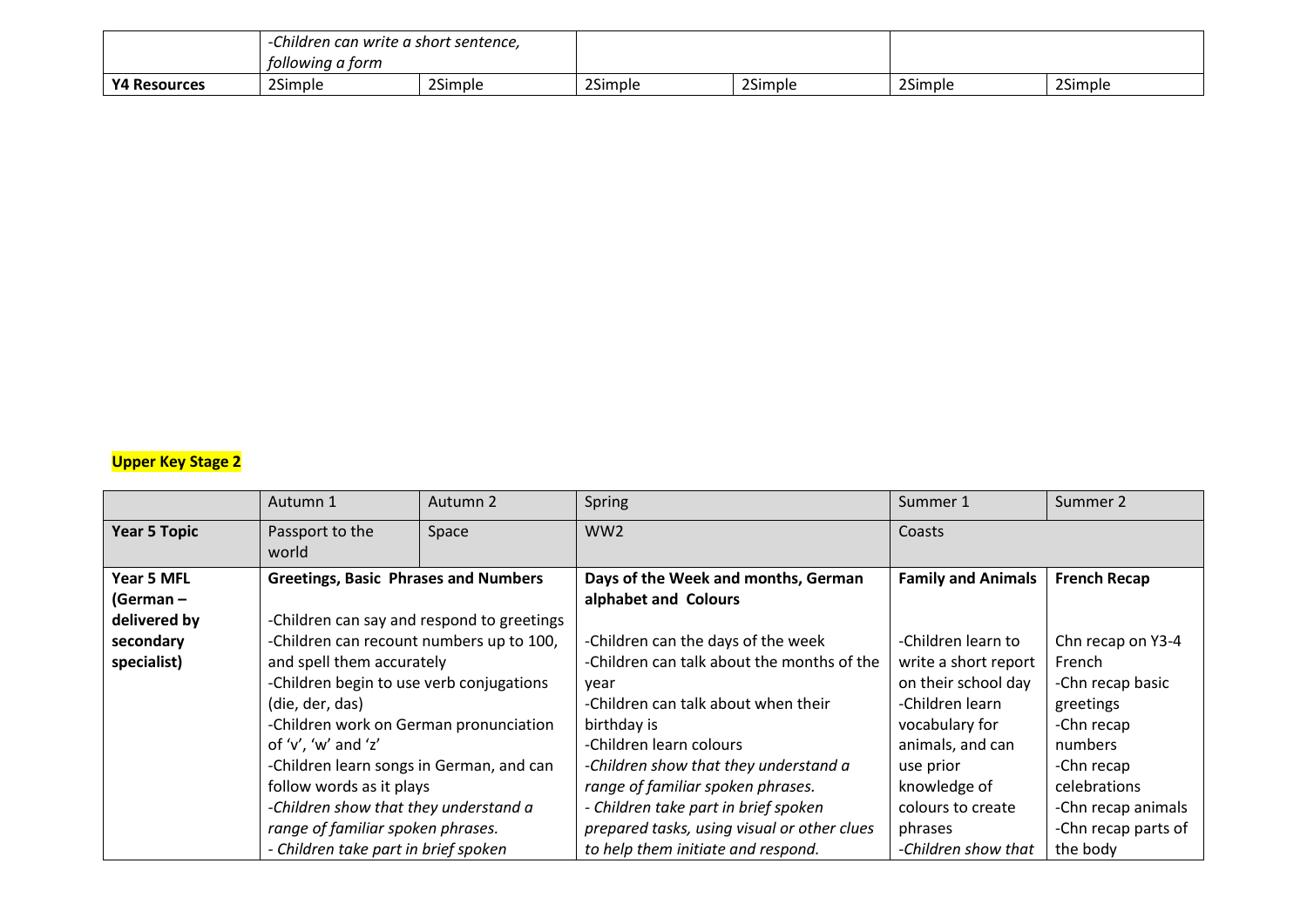|                         | prepared tasks, using visual or other clues<br>to help them initiate and respond.<br>-Children use short phrases to express<br>personal responses.<br>-Children show that they understand the<br>main points and personal responses in<br>short written texts<br>-Children write short phrases from<br>memory, and can write one or two<br>sentences following a model | -Children use short phrases to express<br>personal responses.<br>-Children show that they understand the<br>main points and personal responses in<br>short written texts<br>-Children write short phrases from<br>memory, and can write one or two<br>sentences following a model | they understand a<br>range of familiar<br>spoken phrases.<br>- Children take part<br>in brief spoken<br>prepared tasks,<br>using visual or<br>other clues to help<br>them initiate and<br>respond.<br>-Children use short<br>phrases to express<br>personal responses.<br>-Children show that<br>they understand the<br>main points and<br>personal responses<br>in short written<br>texts<br>-Children write<br>short phrases from<br>memory, and can<br>write one or two<br>sentences following<br>a model | -Chn recap growing<br>things<br>-Children show that<br>they understand a<br>range of familiar<br>spoken phrases.<br>- Children take part<br>in brief spoken<br>prepared tasks,<br>using visual or<br>other clues to help<br>them initiate and<br>respond.<br>-Children use short<br>phrases to express<br>personal responses.<br>-Children show that<br>they understand the<br>main points and<br>personal responses<br>in short written<br>texts<br>-Children write<br>short phrases from<br>memory, and can |
|-------------------------|------------------------------------------------------------------------------------------------------------------------------------------------------------------------------------------------------------------------------------------------------------------------------------------------------------------------------------------------------------------------|-----------------------------------------------------------------------------------------------------------------------------------------------------------------------------------------------------------------------------------------------------------------------------------|--------------------------------------------------------------------------------------------------------------------------------------------------------------------------------------------------------------------------------------------------------------------------------------------------------------------------------------------------------------------------------------------------------------------------------------------------------------------------------------------------------------|---------------------------------------------------------------------------------------------------------------------------------------------------------------------------------------------------------------------------------------------------------------------------------------------------------------------------------------------------------------------------------------------------------------------------------------------------------------------------------------------------------------|
|                         |                                                                                                                                                                                                                                                                                                                                                                        |                                                                                                                                                                                                                                                                                   |                                                                                                                                                                                                                                                                                                                                                                                                                                                                                                              | write one or two                                                                                                                                                                                                                                                                                                                                                                                                                                                                                              |
|                         |                                                                                                                                                                                                                                                                                                                                                                        |                                                                                                                                                                                                                                                                                   |                                                                                                                                                                                                                                                                                                                                                                                                                                                                                                              | sentences following<br>a model                                                                                                                                                                                                                                                                                                                                                                                                                                                                                |
| <b>Year 5 Resources</b> | Linguascope                                                                                                                                                                                                                                                                                                                                                            | Linguascope                                                                                                                                                                                                                                                                       | Linguascope                                                                                                                                                                                                                                                                                                                                                                                                                                                                                                  |                                                                                                                                                                                                                                                                                                                                                                                                                                                                                                               |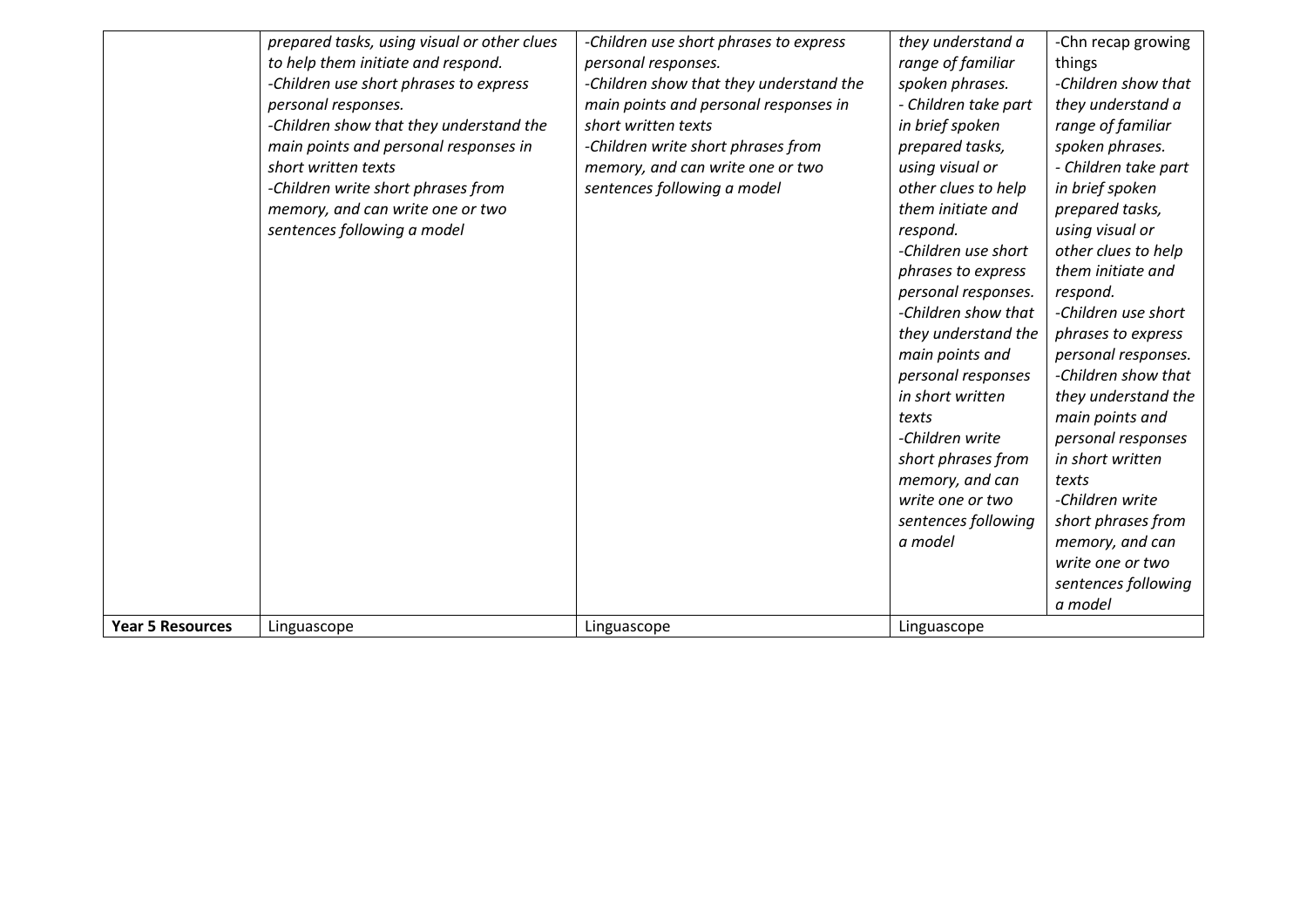| <b>Year 6 Topic</b> | India                                                                                                                                                                                                                                                                                                                                                                                                                                                                                                                                                                                                                                                                                                                                                                                            | Victorians                                                                                                                                                                                                                                                                                                                                                                                                                                                                                                                                                                                                                                                                                                                                                                                                                                                                                                                                                               | Earth Keepers Climate Change                                                                                                                                                                                                                                                                                                                                                                                                                                                                                                                                                                                                                                                                                                                                                                                                                                                                                                                                          |  |  |
|---------------------|--------------------------------------------------------------------------------------------------------------------------------------------------------------------------------------------------------------------------------------------------------------------------------------------------------------------------------------------------------------------------------------------------------------------------------------------------------------------------------------------------------------------------------------------------------------------------------------------------------------------------------------------------------------------------------------------------------------------------------------------------------------------------------------------------|--------------------------------------------------------------------------------------------------------------------------------------------------------------------------------------------------------------------------------------------------------------------------------------------------------------------------------------------------------------------------------------------------------------------------------------------------------------------------------------------------------------------------------------------------------------------------------------------------------------------------------------------------------------------------------------------------------------------------------------------------------------------------------------------------------------------------------------------------------------------------------------------------------------------------------------------------------------------------|-----------------------------------------------------------------------------------------------------------------------------------------------------------------------------------------------------------------------------------------------------------------------------------------------------------------------------------------------------------------------------------------------------------------------------------------------------------------------------------------------------------------------------------------------------------------------------------------------------------------------------------------------------------------------------------------------------------------------------------------------------------------------------------------------------------------------------------------------------------------------------------------------------------------------------------------------------------------------|--|--|
| Υ6                  | Vive le sport! (Our sporting lives)                                                                                                                                                                                                                                                                                                                                                                                                                                                                                                                                                                                                                                                                                                                                                              | Le Carnaval des animaux (Carnival of the                                                                                                                                                                                                                                                                                                                                                                                                                                                                                                                                                                                                                                                                                                                                                                                                                                                                                                                                 | Quel temps fait-il? (What's the weather                                                                                                                                                                                                                                                                                                                                                                                                                                                                                                                                                                                                                                                                                                                                                                                                                                                                                                                               |  |  |
| <b>MFL (French)</b> |                                                                                                                                                                                                                                                                                                                                                                                                                                                                                                                                                                                                                                                                                                                                                                                                  | Animals)                                                                                                                                                                                                                                                                                                                                                                                                                                                                                                                                                                                                                                                                                                                                                                                                                                                                                                                                                                 | like?)                                                                                                                                                                                                                                                                                                                                                                                                                                                                                                                                                                                                                                                                                                                                                                                                                                                                                                                                                                |  |  |
|                     | -Children learn the names for some<br>sports.<br>-Children learn the names of some food<br>and drinks associated with healthy and<br>unhealthy lifestyles.<br>-Children revise the days of the week and<br>learn to say what activities they do on<br>particular days.<br>-Children show that they understand the<br>main points from short spoken passages<br>made up of familiar language.<br>-Children ask and answer simple<br>questions and talk about their interests.<br>-Children are increasingly use short<br>phrases to express personal responses.<br>-Children continue to look at short written<br>texts, using bilingual dictionaries to find<br>unfamiliar words<br>- Children write a few short sentences,<br>with support, using expressions that they<br>have already learnt. | -This unit is based on the 'Carnival of the<br>Animals' by Saint-Saëns.<br>-Children learn to describe animals<br>characterised by the music and to talk<br>about their habitats.<br>-They also learn how to tell the time<br>-Children learn and use new vocabulary<br>to talk about animals.<br>- Children continue to develop confidence<br>in speaking and consolidate work from<br>this and previous units by preparing a<br>performance.<br>-Children show that they understand the<br>main points from short spoken passages<br>made up of familiar language.<br>-Children ask and answer simple<br>questions and talk about their interests.<br>-Children are increasingly use short<br>phrases to express personal responses.<br>-Children continue to look at short written<br>texts, using bilingual dictionaries to find<br>unfamiliar words<br>- Children write a few short sentences,<br>with support, using expressions that they<br>have already learnt. | Children learn more phrases about<br>the weather and how to say the<br>temperature (including with<br>negative numbers).<br>Aesop's fable Le Vent et le Soleil<br>(The Wind and the Sun) is used and<br>the text can be found at the end of<br>the unit.<br>Children learn the names of some<br>common articles of clothing and<br>relate these to the weather.<br>They learn to say the date and to<br>write and say telephone numbers.<br>Children show that they understand<br>the main points from short spoken<br>passages made up of familiar<br>language.<br>Children ask and answer simple<br>questions and talk about their<br>interests.<br>Children are increasingly use short<br>phrases to express personal<br>responses.<br>Children continue to look at short<br>written texts, using bilingual<br>dictionaries to find unfamiliar words<br>Children write a few short sentences,<br>with support, using expressions that<br>they have already learnt. |  |  |